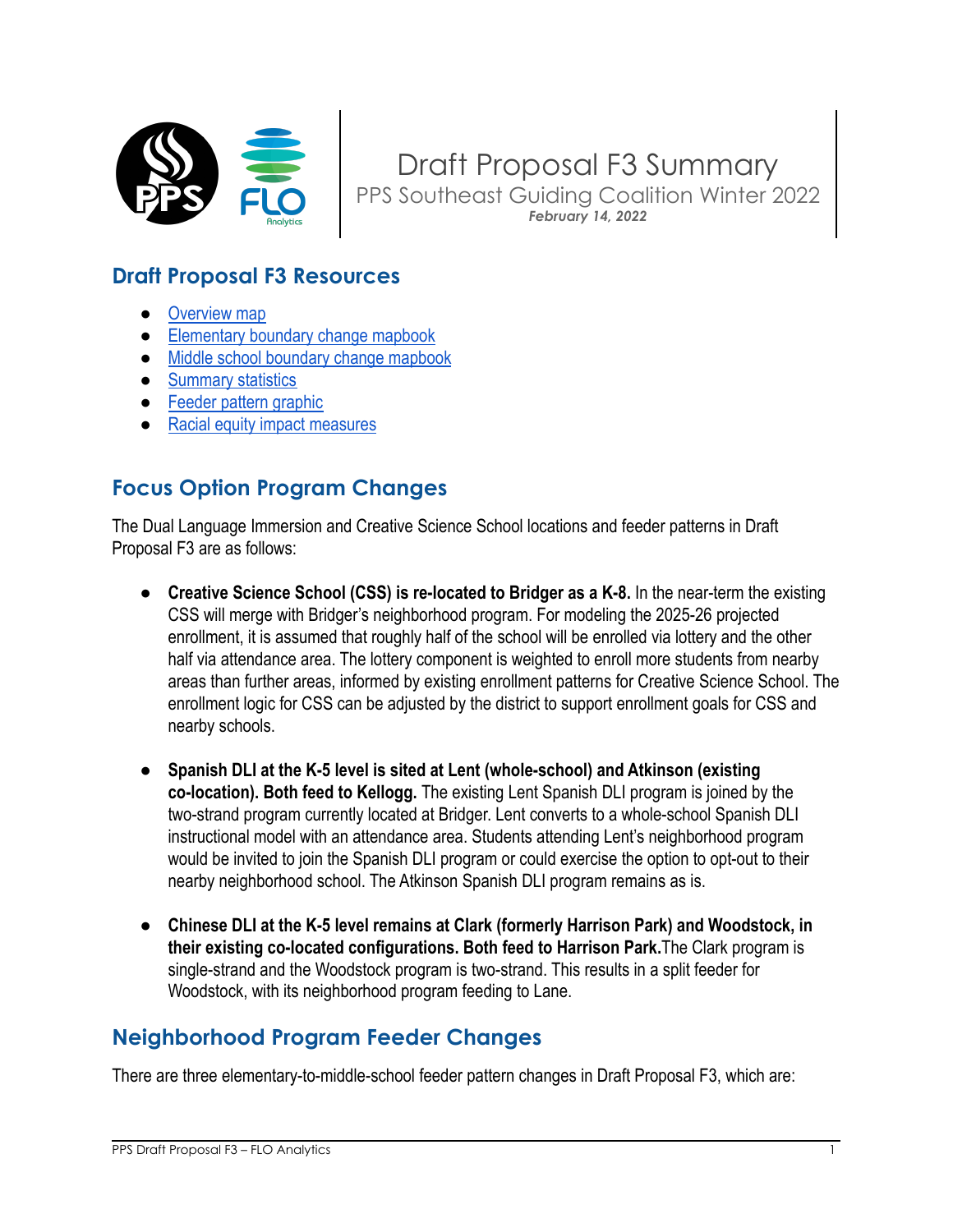- **Atkinson K-5 neighborhood feeds to Harrison Park.** This is to boost Harrison Park's enrollment. It would result in a split feeder at Atkinson between the neighborhood program and the Spanish DLI program, as the Spanish DLI program would feed to Kellogg. Atkinson is located next door to Franklin High School, so there may be a split to different middle schools for Harrison Park students.
- **Vestal K-5 neighborhood feeds to Harrison Park.** This will help create full enrollment at Harrison Park and make space at Roseway Heights MS for future conversion of K-8 schools in the region.
- **Woodstock K-5 neighborhood feeds to Lane.** This is to boost Lane's enrollment.
- **Creston K-5 neighborhood feeds to Hosford**. This is to limit overcrowding at Kellogg and help offset the loss of the Woodstock neighborhood for Hosford.



*Feeder pattern graphic for Draft Proposal F3. Full resolution graphic linked above.*